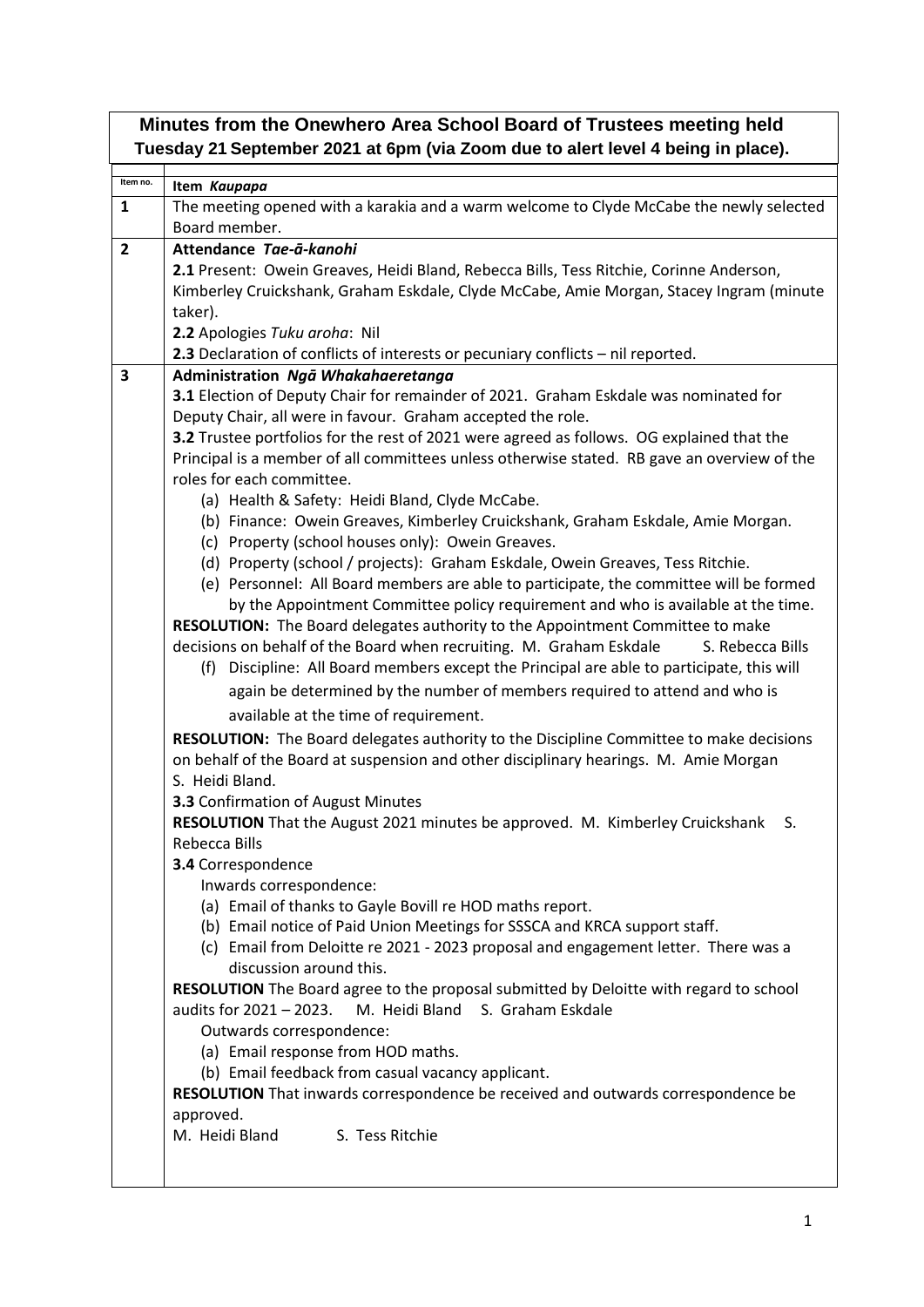| 4 | Monitoring and Review Aroturuki me te arotake                                                                                                                               |
|---|-----------------------------------------------------------------------------------------------------------------------------------------------------------------------------|
|   | 4.1 Financial reporting - August 2021 Financial reporting                                                                                                                   |
|   | RESOLUTION That the August 2021 financial reporting be accepted.                                                                                                            |
|   | S. Heidi Bland<br>M. Amie Morgan                                                                                                                                            |
|   | 4.2 Policies for Assurance by Principal:                                                                                                                                    |
|   | (a) Swimming Pool - RB assured all would be in place and up and running for pool season.                                                                                    |
|   | (b) Appraisal of the Principal - RB assured that she was currently working with Board                                                                                       |
|   | appointed appraiser.                                                                                                                                                        |
|   | (c) Reading Recovery / Literacy Support - RB advised that the school does not offer                                                                                         |
|   | Reading Recovery but do have Steps Web and Early Words programs.                                                                                                            |
|   | (d) Appointment procedure - RB assured.                                                                                                                                     |
|   | (e) SUE (Staff Usage and Expenditure) Reports - RB assured necessary checks were                                                                                            |
|   | happening in line with policy.                                                                                                                                              |
|   | 4.3 Health & Safety Reporting - no reporting this month due to school closure (alert level 4).                                                                              |
|   | OG inquired if there were any staff or students that the school needed to be aware of in                                                                                    |
|   | terms of wellbeing support, there was a brief general discussion around this but no one                                                                                     |
|   | identified as needing extra supports.                                                                                                                                       |
|   | RB gave an overview of what level 3 would look like back at school, parents of 7 students                                                                                   |
|   | had advised that their child/ren would need to attend under this alert level. RB talked                                                                                     |
|   | through the two bubbles that would be onsite, one student and one non student bubble.<br>New rules under level 3 were summarised. RB advised that hygiene supplies had been |
|   | stocked up on in advance to ensure no out of stocks.                                                                                                                        |
|   | 4.4 Overnight & potentially hazardous activities / trip proposals - nil this meeting. There was                                                                             |
|   | a discussion around trip cancellations due to Covid and what happens with funds raised or                                                                                   |
|   | paid for already.                                                                                                                                                           |
|   | 4.5 Action list reporting from August meeting tabled.                                                                                                                       |
|   | (a) RB talked through the out of zone applications; a total of 36 received for 2022. RB                                                                                     |
|   | also talked through communication she had sent out to people living in zone to apply                                                                                        |
|   | now so numbers could be determined.                                                                                                                                         |
|   | (b) There was a discussion around teacher only days in 2022, with RB giving an overview                                                                                     |
|   | on themes / topics for these.                                                                                                                                               |
|   | (c) A summary of staff leave taken this year was tabled. RB talked through the document.                                                                                    |
|   | It was noted the increase in staff asking for time off during term time. RB to present                                                                                      |
|   | to staff post lockdown in term 4.                                                                                                                                           |
|   | (d) The Junior and Middle School plan formed in response to the achievement results was                                                                                     |
|   | tabled with timeframes added.                                                                                                                                               |
|   | 4.6 General:                                                                                                                                                                |
|   | (a) Term dates for 2022 were tabled and approved. M. Graham Eskdale S. Corinne<br>Anderson.                                                                                 |
|   | (b) There was a discussion around the Board scholarship fund and contributions.                                                                                             |
|   | (c) Maori community representative - whanau rep. OG advised that the advertisement                                                                                          |
|   | had been distributed via various platforms and that applications close on Friday, to                                                                                        |
|   | date there was one applicant for the role. OG outlined the process for selecting for                                                                                        |
|   | the role.                                                                                                                                                                   |
|   | OG advised that a formal thank you to Rima Taua and Rereokeroa Shaw for their years                                                                                         |
|   | of service as Board members would be acknowledged once school newsletters                                                                                                   |
|   | resumed.                                                                                                                                                                    |
| 5 | Strategic decisions Whakatau rautaki                                                                                                                                        |
|   | a) Maori Educational Success - there was a discussion around the policy, no changes to                                                                                      |
|   | policy were identified as being required.                                                                                                                                   |